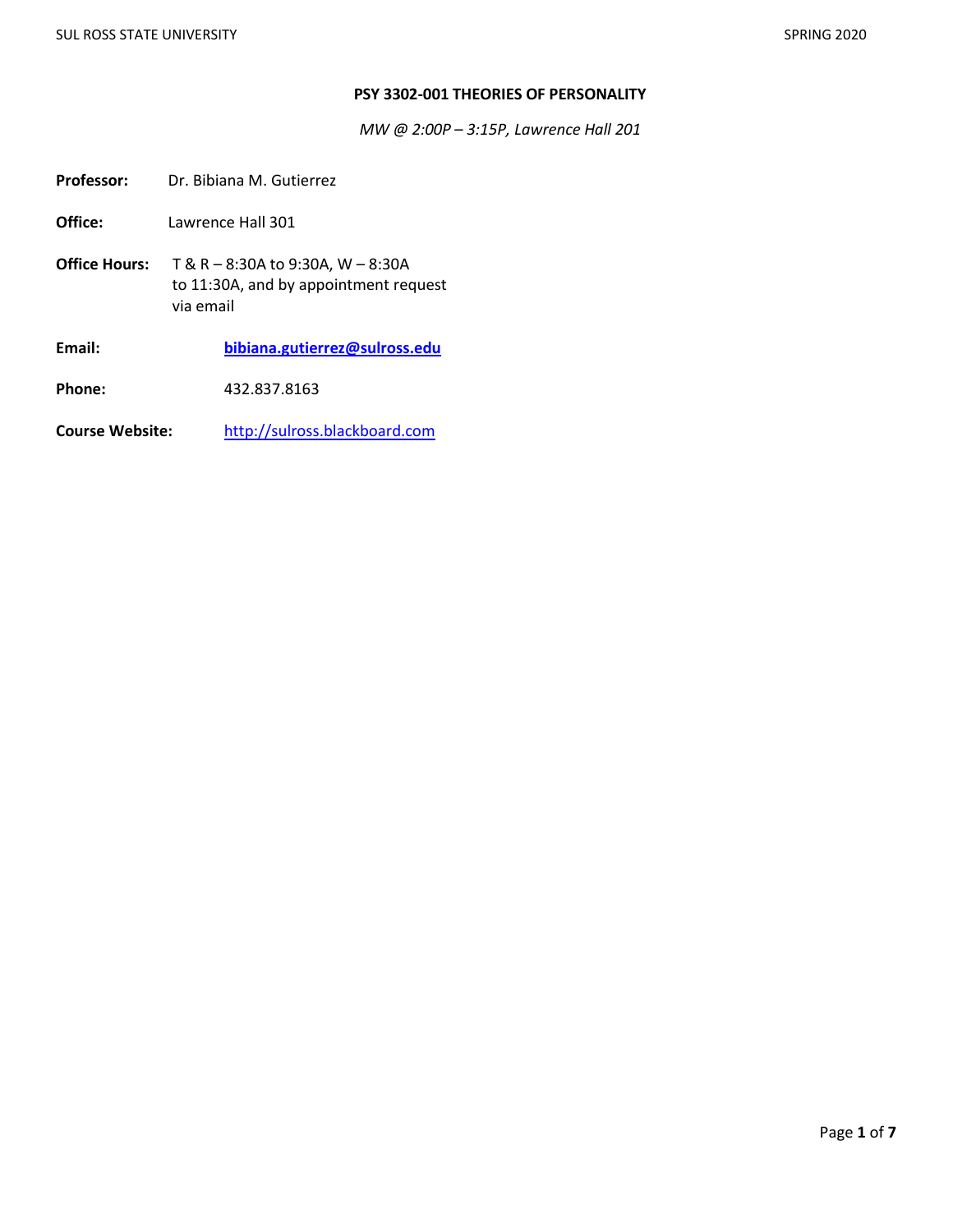**Readings From:** Schultz, D.P. and Schultz, S.E., Theories of Personality (11th Edition), ISBN 9781305652958

**Course Purpose:** By the end of this course Students will be able to demonstrate an understanding of:

- 1. Personality psychology as a science and its research methods.
- 2. How individuals differ, the trait approach, and what the personality does.
- 3. Biological approaches to personality
- 4. The historical review of the major personality theories from the psychoanalytic approach through the Humanistic and cross-cultural psychology.
- 5. The importance of skills for social responsibility, including the abilities to develop principles of personal responsibility for living in a diverse world and to connect choices, actions, and consequences to ethical decision- making through application of the psychological principles and knowledge learned.
- 6. The need for intercultural competence, knowledge of civic responsibility, and the ability to engage effectively in regional, national, and global communities learned through the application of psychological knowledge and principles learned.

**Prerequisite:** Psychology 1302 or consent of instructor.

**Student Learning Objectives:** The graduating psychology student will attain a level of competency in the areas of . . .

- a. Biological psychology indicating that value has been added over the course of their psychology education.
- b. Clinical-personality psychology indicating that value has been added of the course of their psychology education.
- c. Social psychology indicating that value has been added over the course of their psychology education.
- d. Experimental methods indicating that value has been added over the course of their psychology education.
- e. QEP Communication

#### **Psychology Program Marketable Skills:**

- f. Speaking Effectively: Students will demonstrate competency in public speaking and communicating scientific information to diverse audiences.
- g. Describing Feelings: Students will demonstrate empathic or active listening and conversational skills, and/or write clearly about their affective stance, respectfully attuned to the needs of their audiences.
- h. Identifying Resources: Students will demonstrate the aptitude to locate, organize and evaluate the credibility of information from multiple sources.
- i. Analyzing: Students will demonstrate ability to examine the underlying issues of scientific problems, attending to the pertinent details and creating action plans, recognizing ambiguity and complexity as essential components.

#### **Course Policies:**

## **1. Attendance and Class Preparation:**

Class attendance is governed by the SRSU policy stated in the schedule of classes. Students will be dropped with an "F" when you have accumulated six (6) absences. You are expected to have completed the assigned readings by the beginning of the first class day for which they are assigned. See details in below section regarding students with excused absences.

## **2. Late Work and Make-Up Assignments:**

If you need to be out of class for an emergency, excused-absence, or university-authorized absence, inform me of the situation as soon as possible. Late or make-up assignments will only be allowed in the case of an emergency or excused absence with appropriate documentation (doctor's note, etc.) Any student who is absent from classes for a university-authorized absence (such as a game, tournament, or event) will be allowed to take an exam or complete an assignment scheduled for that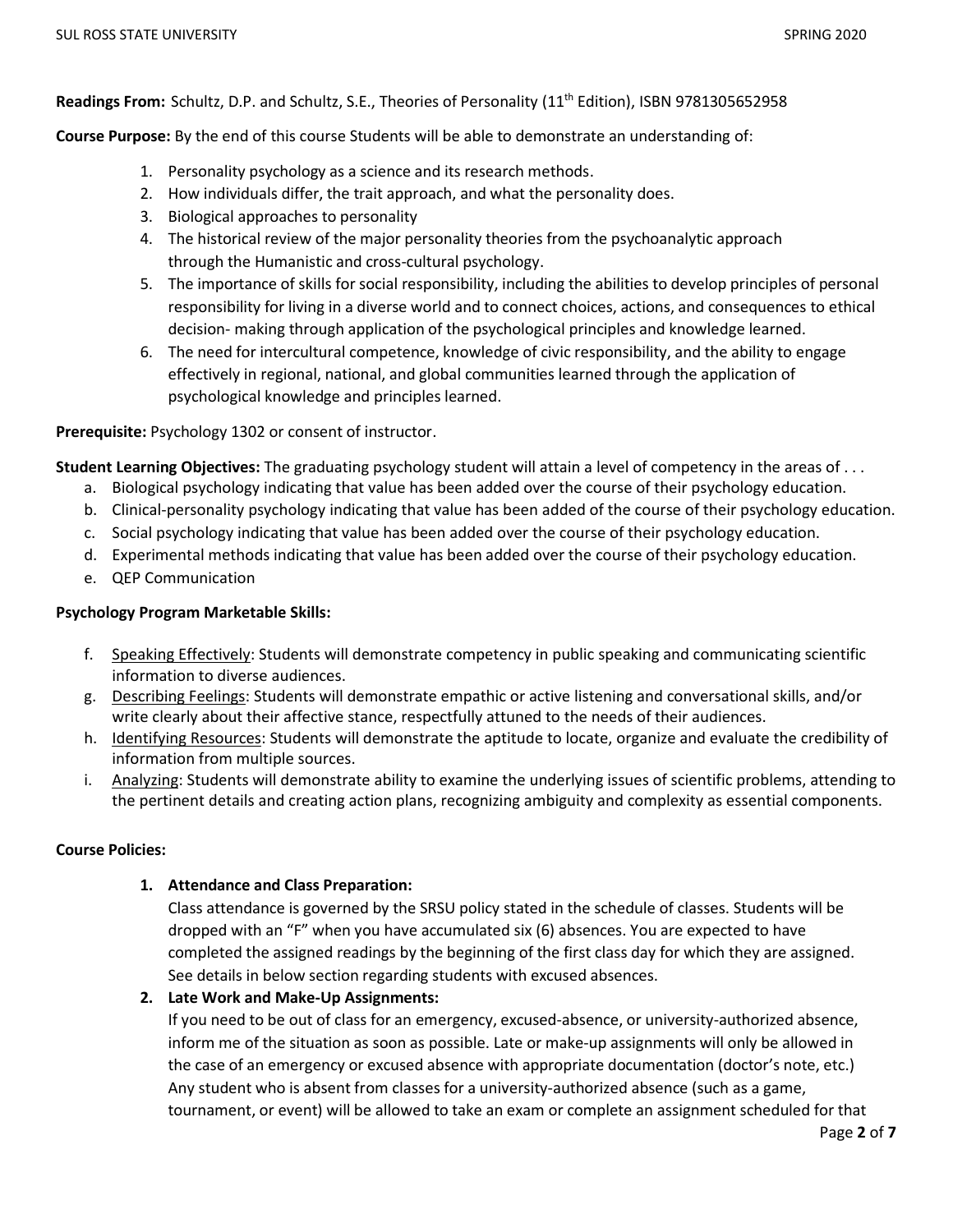day. **However, arrangements for missing class due to an excused or university-authorized absence must be made with the instructor BEFORE the absence.** It is your responsibility to speak with me about classes that you will miss well in advance.

## **3. Students with Special Needs:**

Sul Ross State University (SRSU) is committed to equal access in compliance with the Americans with Disabilities Act of 1973. It is SRSU policy to provide reasonable accommodations to students with documented disabilities. It is the Student's responsibility to initiate a request. **Please contact Ms. Mary Schwartze, Counselor, Accessibility Services Coordinator, Ferguson Hall (Room 112) at 432.837.8363; the mailing address is P.O. Box C-171 Sul Ross State University, Alpine, Texas 79832. Students should then contact the instructor as soon as possible to initiate the recommended accommodations.**

# **4. Religious Observance:**

Any student who is absent from class for the observance of a religious holy day will be allowed to take an exam or complete an assignment scheduled for that day. Arrangements for missing class due to a religious observance must be made with the instructor prior to that absence.

# **5. Classroom Respect and Disruptions:**

You are encouraged and expected to openly engage in class discussions, ask questions, share ideas, and express your thoughts. Please treat each other with dignity and respect and avoid disruptive behaviors. You are responsible for knowing what behaviors are acceptable versus unacceptable as referred to in the Student Conduct and Discipline section of the SRSU Student Handbook

[\(http://www.sulross.edu/sites/default/files//sites/default/files/users/docs/stulife/student\\_conduct\\_dis](http://www.sulross.edu/sites/default/files/sites/default/files/users/docs/stulife/student_conduct_discipline.pdf) [cipline.p](http://www.sulross.edu/sites/default/files/sites/default/files/users/docs/stulife/student_conduct_discipline.pdf) [df\)](http://www.sulross.edu/sites/default/files/sites/default/files/users/docs/stulife/student_conduct_discipline.pdf).

# **6. Academic Integrity:**

Any instance of academic misconduct such as: turning in an identical written assignment for another course without approval, cheating and plagiarizing written assignments, collusion, or misrepresenting facts will be punished to the full extent of the university's disciplinary policy and/or through legal action if indicated. You are responsible for reading the statement on *Academic Honesty* in the SRSU Student Handbook

[\(http://www.sulross.edu/sites/default/files//sites/default/files/users/docs/stulife/student\\_conduct\\_dis](http://www.sulross.edu/sites/default/files/sites/default/files/users/docs/stulife/student_conduct_discipline.pdf)  $c$ ipline.p [df](http://www.sulross.edu/sites/default/files/sites/default/files/users/docs/stulife/student_conduct_discipline.pdf)). The faculty considers academic dishonesty to be a serious matter and will act accordingly. Students caught engaging in any form of academic dishonesty will receive no credit for assignments/exams and more severe penalties may be pursued, including but not limited to failing the course.

# **7. Technology Policy:**

Out of respect for your fellow students, your professor, and the educational process, all technology devices (cell/smart phones, I-pods, tablets, laptops, etc.) must be powered down and put away, not on the desk or in your pocket, or on your lap, during class. Do not come to class if texting, using social media, and attending to tasks other than the class material is more important than being fully present (this is NOT an excused absence). If you feel you have an emergency situation that requires your phone to be on vibrate, please inform me before class begins. Students who disregard the policy will be asked to leave class and will be considered absent that day. If you plan to use a laptop for taking notes, please inform me; this privilege will be rescinded if you misuse it. **If you are found to be using your** phone during class, you will receive one warning after which you will be asked to put your phone on the lectern until the end of class. If this happens repeatedly you will be further disciplined as per **SRSU policy for Disruptive Classroom Behavior.**

## 8. **Communicating with the Professor:**

The best way to contact me is through email at [bibiana.gutierrez@sulross.edu.](mailto:bibiana.gutierrez@sulross.edu) I will try to respond as soon as possible. If you do not receive a reply within 24 hours, please resend your email or call my office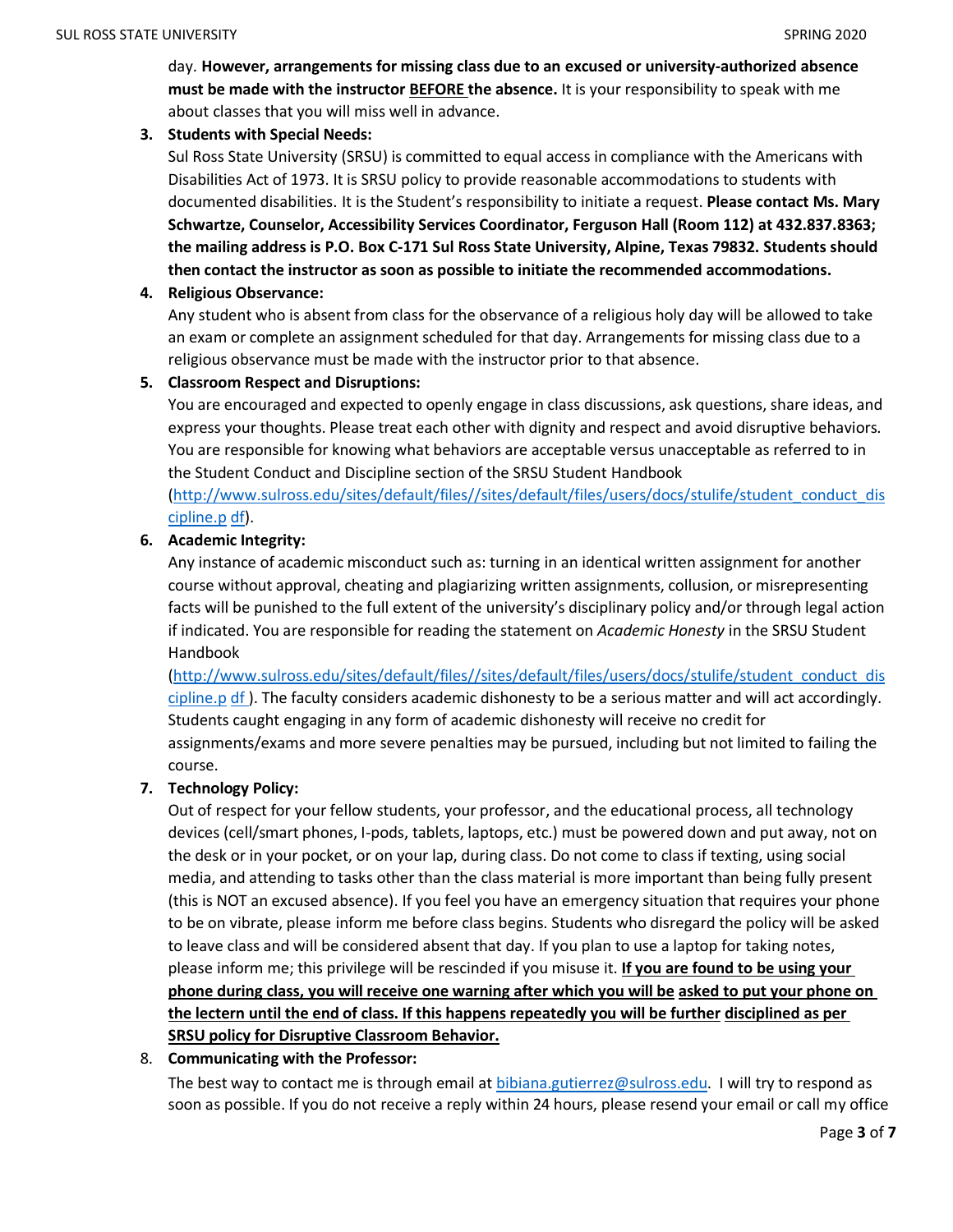at 432.837.8163 and leave a message if I am unavailable. During weekends there may be a longer delay in my responding.

### **COURSE REQUIREMENTS:**

- **1. Regular, punctual attendance and participation (A = 50 points). This is a subjective judgment on my part. If I do not see you in class regularly or if you are sleeping, texting, day dreaming, talking to your neighbor, or otherwise being disruptive/distracted, this point total will be reduced.**
- **2. Class Participation (CP =50 points) includes being attentive, asking/responding to questions, engaging in discussions, indicating you have read assignments before class, etc.**
- **3. Eight (8) Exams each worth 100 points. (CP = 50 points). Drop the lowest exam grade.**
- **4. Complete of a Theory Case Study Paper/Presentation (TCSP = 100 points).**
- 5. If regular attendance qualifies you, up to 10 extra credit (EC) points will be added to your final **point total before averaging.**

#### **GRADES:**

## **90–100 = A; 80 –89 = B; 70–79 = C; 60-69 = D; 0-59 = F**

There are eight (8) Exams each worth 100 points. You can drop the lowest Exam

score. The RESEARCH (RP) paper is worth 300 points.

All grades will be averaged together to equal your final grade.

Example:

(EXAM1 = 75pts) + (EXAM2 = 85pts) + (EXAM3 = 95pts) + (EXAM4 = 105pts) + (EXAM5 = 85pts) + (EXAM6 = 65pts DROP) + (EXAM7 = 85pts) + (FINAL EXAM 8 = 95pts) + (RP = 275pts) + (A = 50pts) + (CP = 50pts) + (10 EC points) =  $100=10/1100 = 91.8% = A$ 

## **THEORY CASE STUDY PRESENTATION AND HAND OUT INSTRUCTIONS:**

There will be one required Case Study Presentation for the semester. It should be original and thoughtful. **Your presentation will automatically be run through** *PLAGERISM SOFTWARE when it is uploaded to Black Board* **to ensure originality.** Please make certain that it is typewritten and double spaced. The presentation is worth 200 points. The paper must be written in APA format. The following must be included in your paper:

- 1) Exploration of one famous/infamous/interesting figure from a theoretical perspective NOT INCLUDED IN THE TEXT
- 2) Explanation of how the model addresses:
	- a) The change process, how humans change or not.
	- b) How it explains psychopathology (distress/suffering/disease)
	- c) Individual development (birth to death).
	- d) The fate/hope of the human condition.
- 3) Explain how theory fits your chosen person of study.

# **Submit Theory Case Study Presentation Topic for approval on or before WEDNESDAY, 3/21/2018 by midnight via email.**

**PAPER IS DUE MONDAY, 4/25/2018 uploaded to Black Board (no email submissions accepted)**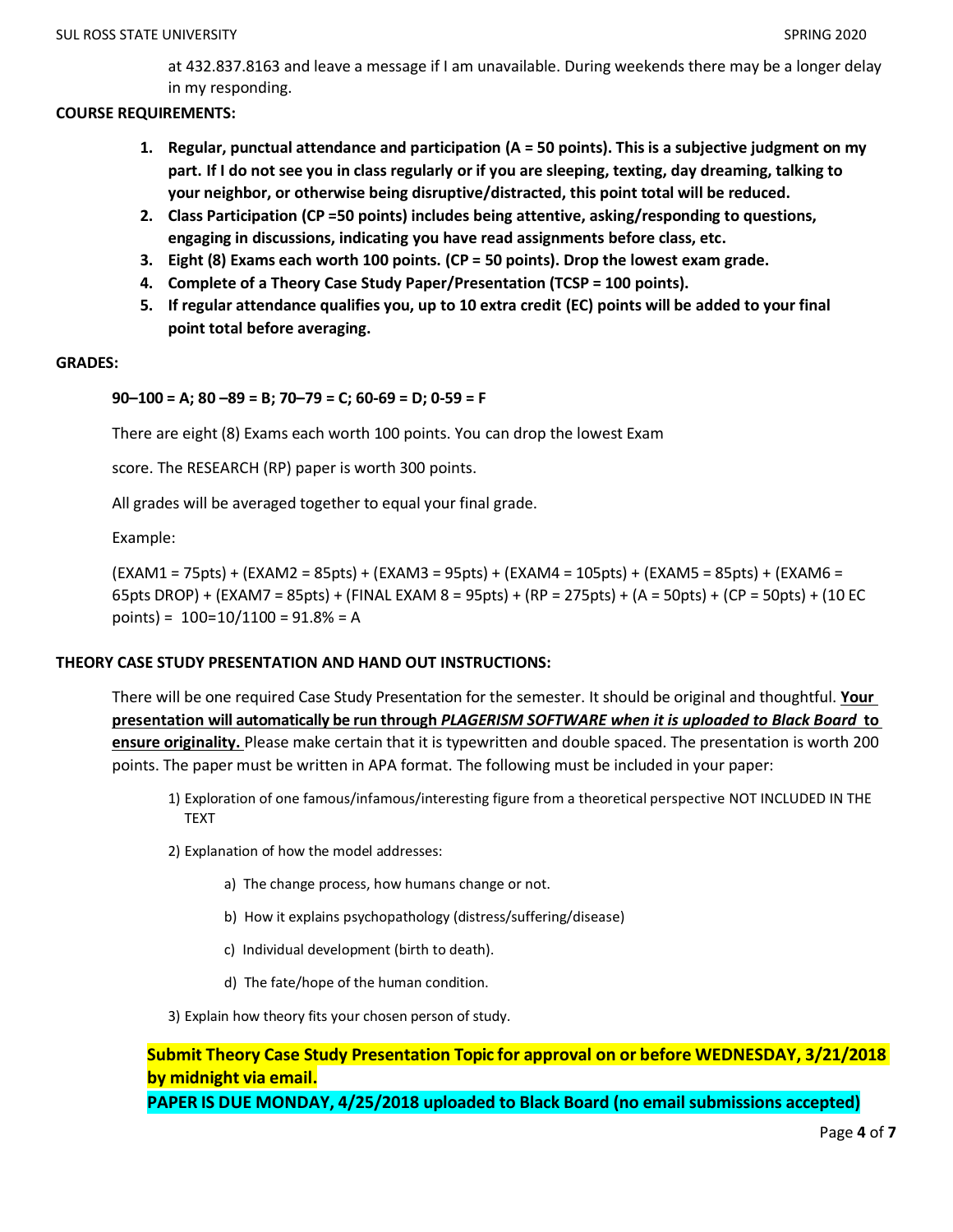#### **EXTRA CREDIT:**

Maximum of up to 10 points extra credit may be received for participating in two of the following activities:

- 1. **Attend Academic Enhancement Seminars [\(http://www.sulross.edu/page/939/academic](http://www.sulross.edu/page/939/academic-enhancement-seminars)[enhancement-](http://www.sulross.edu/page/939/academic-enhancement-seminars) [seminars\)](http://www.sulross.edu/page/939/academic-enhancement-seminars).**
- 2. **Take a career self-assessment, Meyers-Briggs or SIGI ( [http://www.sulross.edu/page/111/career](http://www.sulross.edu/page/111/career-services)[services\)](http://www.sulross.edu/page/111/career-services).**
- 3. Attendance at a public lecture or activity related to psychology, such as drug/alcohol abuse, domestic violence, mental health awareness, a cultural event, religious activity different then your own, etc. Please get my approval first for activity.
- 4. Keep a Reflection Journal. For 30 days write down at the end of each day what you have experienced/reflected upon/learned that relates to psychology. Turn in a report summarizing what you have learned; do not turn in the journal.
- 5. Participate as a research subject in a psychological experiment.
- 6. Suggest something that we can discuss/negotiate.

Students with good attendance will receive consideration for extra credit at the end of the semester if additional points are needed to achieve the next higher grade. Each extra credit assignment is worth five points. You may complete two assignments for extra credit for a maximum of ten points.

**PLEASE READ:** During the course of this class, Students may have strong emotional/psychological reactions to the course material and/or discussions. If you feel that you are having difficulty with the learning environment, please discuss this with me immediately before continuing the course. Counseling and Accessibility Services [\(http://www.sulross.edu/section/2408/counseling-accessibility-services\)](http://www.sulross.edu/section/2408/counseling-accessibility-services) can provide brief, short-term individual and group counseling or refer you to off-campus providers. You have already paid for these services through your Student Service Fee, whether you use them or not.

If you have any issue or concern, I would appreciate you speaking with me first. If you feel we cannot *come to a reasonable resolution, know that you can speak with the BASS Department Chair, Dr. Tiffiny Vincent (432.837.8157) regarding your concerns.*

*I endeavor to maintain a safe learning environment for all and expect the highest standard of conduct from each one of us and the collective. I welcome constructive feedback in the service of this goal.*

This syllabus is accurate to the best of my ability, but I reserve the right to modify it at any time and will inform you as soon as possible. If I do make any changes, I aspire to do so for the reasons of *student fairness and/or circumstances beyond my control.*

## **COURSE SCHEDULE**

| Date       | <b>Chapter</b>  | Topic                                            | <b>Assignments</b> |
|------------|-----------------|--------------------------------------------------|--------------------|
| $R - 1/16$ | Review syllabus | Course Overview                                  |                    |
| $T - 1/21$ |                 | Personality: What is It and Why Should You Care? | pp. 1 - 34         |
| $R - 1/23$ |                 | Personality: What is It and Why Should You Care? | pp. 1 - 342        |
| $T - 1/28$ |                 | Sigmund Freud: Psychoanalysis (cont.)            | pp. 35 - 78        |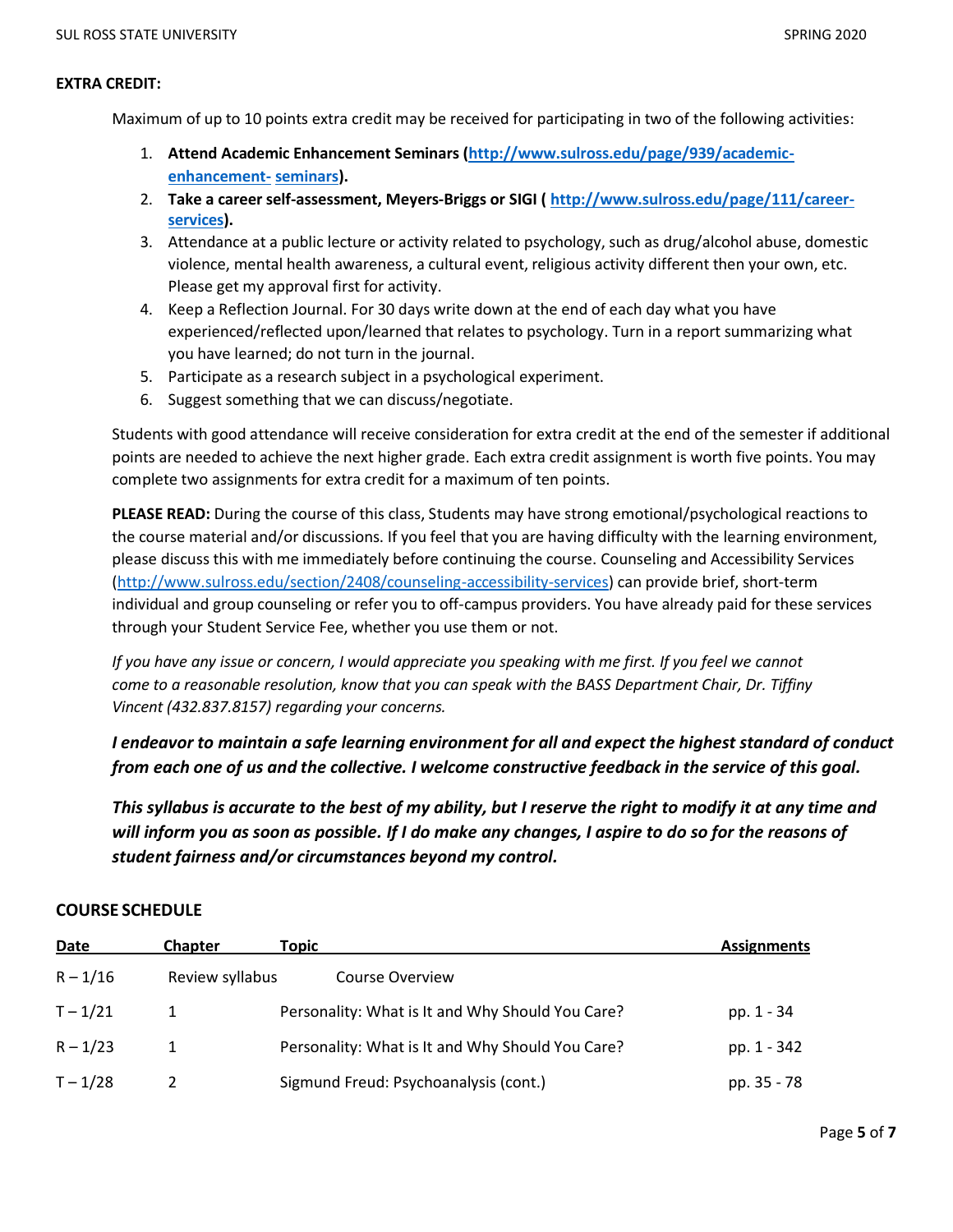| SUL ROSS STATE UNIVERSITY |                                                                 |                                                                       |                                 | SPRING 2020   |  |  |
|---------------------------|-----------------------------------------------------------------|-----------------------------------------------------------------------|---------------------------------|---------------|--|--|
| $R - 1/30$                | $\overline{2}$                                                  | Sigmund Freud: Psychoanalysis                                         | pp. 35-783                      |               |  |  |
|                           |                                                                 | -1/31 [LAST DAY TO DROP A COURSE WITHOUT CREATING AN ACADEMIC RECORD] |                                 |               |  |  |
| $T - 2/4$                 | 3                                                               | Carl Jung: Analytical Psychology (cont.)                              |                                 | pp. 79 - 106  |  |  |
| $R - 2/6$                 | 3                                                               | Carl Jung: Analytical Psychology                                      |                                 | pp. 79 - 106  |  |  |
| $*R - 2/7$                | <b>EXAM1</b>                                                    | Over Chapters 1 & 2                                                   | <b>Available on Black Board</b> |               |  |  |
|                           |                                                                 | Open from 8am (2/7) closes NOON (2/8)                                 | 75 minutes to complete          |               |  |  |
| $T - 2/12$                | 4                                                               | Alfred Adler: Individual Psychology                                   |                                 | pp. 108 - 134 |  |  |
| $R - 2/14$                | 4                                                               | Alfred Adler: Individual Psychology                                   |                                 | pp. 108 - 134 |  |  |
| $T - 2/19$                | 5                                                               | Karen Horney: Neurotic Needs and Trends                               |                                 | pp. 135 - 155 |  |  |
| $*T - 2/19$               |                                                                 | <b>Theory Case Presentation Topic Due submit via email</b>            |                                 |               |  |  |
| $R - 2/21$                | 5                                                               | Karen Horney: Neurotic Needs and Trends                               |                                 | pp. 135 - 155 |  |  |
| $*R - 2/21$               | <b>EXAM2</b>                                                    | Over Chapters 3 & 4                                                   | <b>Available on Black Board</b> |               |  |  |
|                           | Open from 8am (2/21) closes NOON (2/22)                         |                                                                       |                                 |               |  |  |
| $T - 2/26$                | 6                                                               | Erik Erikson: Identity Theory                                         |                                 | pp. 157 - 190 |  |  |
| $R - 2/28$                | 6                                                               | Erik Erikson: Identity Theory                                         |                                 | pp. 157 - 190 |  |  |
| $T - 3/5$                 | 8                                                               | Raymond Cattell, Hans Eysenck, & Others                               |                                 | pp. 213 - 243 |  |  |
| $R - 3/7$                 | 8                                                               | Raymond Cattell, Hans Eysenck, & Others                               |                                 | pp. 213 - 243 |  |  |
| $*R - 3/7$                | <b>EXAM3</b>                                                    | Over Chapters 5 & 6                                                   | <b>Available on Black Board</b> |               |  |  |
|                           | Open from 8am (3/7) closes NOON (3/8)                           |                                                                       |                                 |               |  |  |
| $3/12 - 3/16$             |                                                                 | Spring Break ~ No Classes                                             |                                 |               |  |  |
| $T - 3/19$                | 9                                                               | Abraham Maslow: Needs-Hierarchy Theory                                |                                 | pp. 245 - 270 |  |  |
| $R - 3/21$                | 9                                                               | Abraham Maslow: Needs-Hierarchy Theory                                |                                 | pp. 245 - 270 |  |  |
|                           | (1 Theory Case Presentation Slot)                               |                                                                       |                                 |               |  |  |
| $T - 3/26$                | 10                                                              | Carl Rogers: Self-Actualization Theory                                |                                 | pp. 271 - 290 |  |  |
|                           | (2: Nici - Andrea Yates)                                        |                                                                       |                                 |               |  |  |
| $R - 3/28$                | 10                                                              | Carl Rogers: Self-Actualization Theory                                |                                 | pp. 271 - 290 |  |  |
|                           | (3: Hannah & Lazaro - Fidel Castro/Adler)                       |                                                                       |                                 |               |  |  |
| $*R - 3/28$               | <b>EXAM4</b>                                                    | Over Chapters 8 & 9                                                   | <b>Available on Black Board</b> |               |  |  |
|                           | Open from 8am (3/7) closes NOON (3/8)<br>75 minutes to complete |                                                                       |                                 |               |  |  |
| $F - 3/30$                | Good Friday ~ No Classes                                        |                                                                       |                                 |               |  |  |